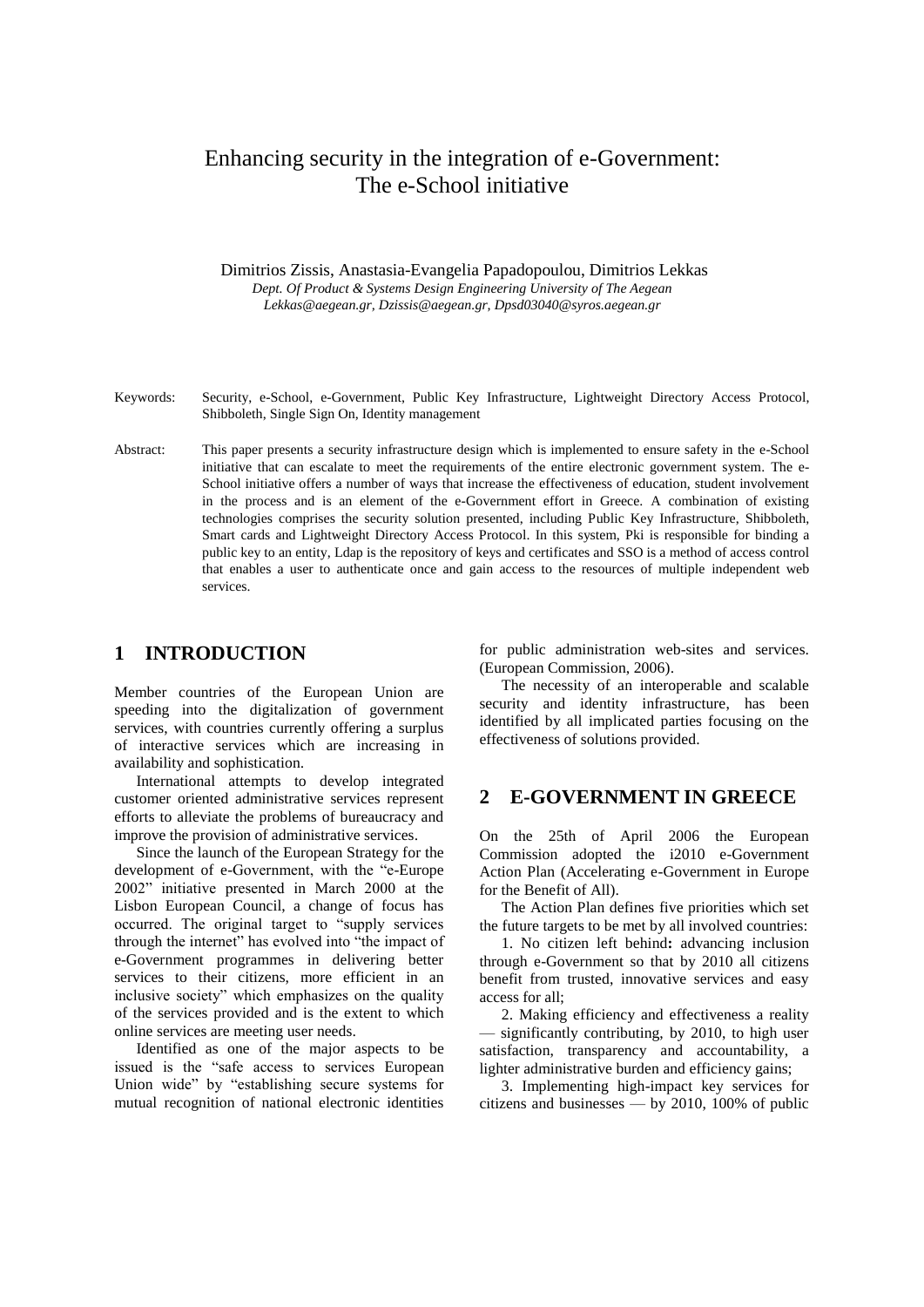procurement will be available electronically (with 50% actual usage) making an agreement on cooperation for further high-impact online citizen services;

4. Putting key enablers in place — enabling citizens and businesses to benefit, by 2010, from convenient, secure and interoperable authenticated access across Europe to public services;

5. Strengthening participation and democratic decision-making — demonstrating, by 2010, tools for effective public debate and participation in democratic decision-making.

Since 2001 Capgemini (Capgemini, 2006) has been officially responsible for measuring the progress of the online public service delivery in member states of the European Union. Capgemini produces yearly surveys that have been identified as the only available data concerning e-Government "measured scientifically over a longer period of time" (Alabau, 2004).

The survey launched in September 2007 (Capgemini, 2007) which included the twenty seven Member States of the European Union—plus Norway, Iceland, Switzerland and Turkey produced attention-grabbing data. Greece achieved the twenty first place for online sophistication and the twenty third place for online availability placing the country in the overall ranking of twenty first place.

Previous projects implemented in Greece and specifically the online income tax system-TAXIS and the e-Passport system have gained an exceptional score in previous surveys. This year's survey points out the appealing scoring results of the National Portal providing citizens with the ability to submit various forms electronically.

Capgemini has previously identified as an important issue the lack of "central e-identification infrastructure for e-government in Greece" and that "no plans for e-ID cards have been issued" (Capgemini, 2006).

The current Capgemini report states "We note that a single eID system is not available and relatively few services offer legally binding authentication" (Capgemini, 2007). This proposal for the adoption of a wide horizontal security infrastructure can be expanded to cover all needs of electronic government system in Greece.

Steps are been made in this direction for which emphasis is made on system interoperability, so that all existing and under development elements of eGovernment can benefit from the proposed design. The security infrastructure proposed as a solution in the e-School initiative may be expanded and scaled into a national electronic identification system that will face deficiencies.

## **3 THE E-SCHOOL INITIATIVE**

The e-School initiative relates to the development of digital information management services in Primary and Secondary education in Greece. This initiative aims to provide an Information and Communication Technology - infrastructure for the digitalization of the administrative tasks of the educational processes, achieving a high level of electronic services and offering easier access via the Internet.

Digitalizing document processing, exchanging procedures through digital signatures and providing secure mechanisms for the authorization and authentication of end users, results in the simplification of bureaucracy, the reduction of response time, and therefore, the reduction of expenses.

E-School provides a Public Key Infrastructure based system for secure electronic services which include (Lekkas, Zissis, etc, 2007):

 The publication of official documents and information of the educational services (e.g. student grades and evaluation results)

• An interactive environment to provide information to individuals through the use of WebPages, electronic mail etc. (e.g. online accomplishment of various administrative tasks, such as lesson attendance and students registry)

A transaction environment providing the ability to submit applications and follow up the related workflow

• Combined services that include the implementation of centralised facilities that offer unified services for various education levels and sectors.

The e-School electronic system offers a number of applications that increase the effectiveness and ease of the administrative process. These features involve automation of student registry, grade management, absence management, courses & department management, human resource management, functional unit and time scheduling. Digital signatures are implemented as to ensure security in electronic communications between parties involved in e-School (e.g. secure email, client authentication, virtual private networks).

E-School offers students a wide range of facilities' that improve the effectiveness of education provided and student involvement in the process. These include access to online up to date personal information, effective communications and access to available resources such as course information and course evaluations. The deployment of digital signatures builds the necessary trust among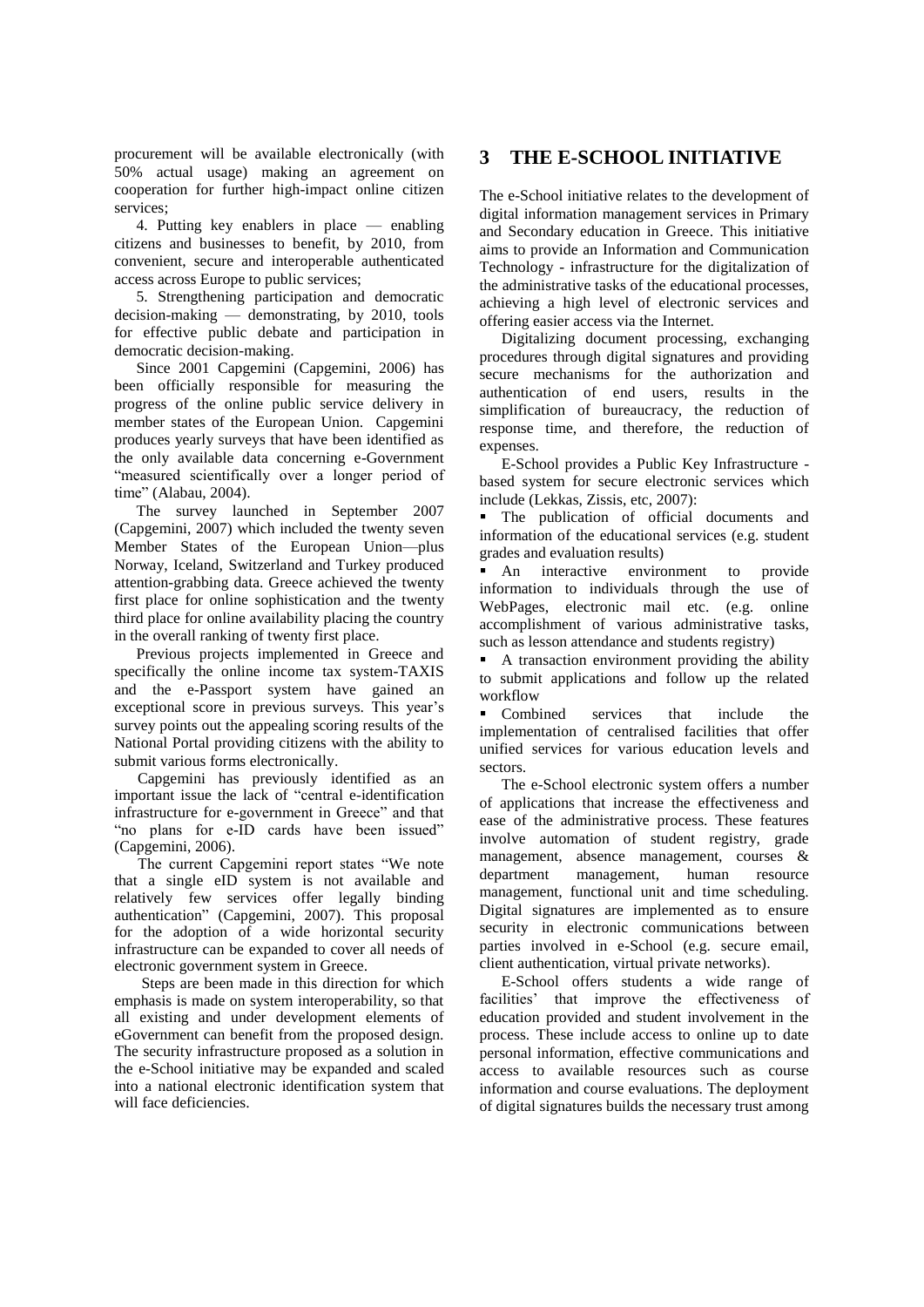all involved entities (Lekkas D. 2003) and enables students and parents to gain authorised and secure access to available information, (grades, transcripts, absent sheets, etc). (Lekkas, Zissis, et al., 2007).

## **4 NEED FOR HORIZONTAL SECURITY THROUGHOUT ELECTRONIC GOVERNMENT**

Electronic Government services are being rapidly deployed throughout Europe. Security is the main concern in this process, creating the need for an interoperable secure infrastructure that will meet all current and future needs. It is a necessity that such an infrastructure will provide a horizontal level of service for the entire system and must be accessible by all applications and sub-systems in the network (Lekkas, Zissis, et al., 2007).

Delivering electronic services will largely depend upon the trust and confidence of citizens. For this aim, means have to be developed to achieve the same quality and trustworthiness of public services as provided by the traditional way. (R. Traunmüller, 2003)

Regarding the level of systems design, some fundamental requirements, as far as security is concerned, have to be met:

- Identification of the sender of a digital message.
- Authenticity of a message and its verification.
- Non-repudiation of a message or a dataprocessing act.

 Avoiding risks related to the availability and reliability.

• Confidentiality of the existence and content of a message (R. Traunmüller, 2003)

The solution provided makes use of coexisting and complementary technologies which ensure safety throughout all interactions. Such a system provides assurances of its interoperability by using widely recognised standards and open source software. This evolutionary infrastructure design is based on a collaboration of existing cutting edge technologies in a unique manner. Public key infrastructure, Single sign On techniques and Ldap collaborate effectively guaranteeing efficient and secure communications and access to resources.

### **4.1 Public Key Infrastructure**

A Public Key Infrastructure (PKI) based on asymmetric keys and digital certificates, is the fundamental architecture to enable the use of public

key cryptography in order to achieve strong authentication of involved entities and secure communication. PKI have reached a stage of relative maturity due to extensive research that has occurred in the area over the past two decades, becoming the necessary trust infrastructure for every e-business (ecommerce, e-banking, e-cryptography). (Lekkas, Zissis, etc, 2007).

The main purpose of PKI is to bind a public key to an entity. The binding is performed by a certification authority (CA), which plays the role of a trusted third party. The user identity must be unique for each CA. The CA digitally signs a data structure, which contains the name of the entity and the corresponding public key besides other data. (Wikipedia).

Such a pervasive security infrastructure has many and varied benefits, such as cost savings, interoperability (inter and intra enterprise) and consistency of a uniform solution (Carlisle Adams, 2002).

#### **4.2 Smart Cards**

A PKI smart card is a hardware-based cryptographic device for securely generating and storing private and public keys, digital certificates and performing cryptographic operations.

Implementing digital signatures in combination with advanced cryptographic smart cards minimises user side complexity while maintaining reliability and security (Only an identity in possession of a smart card, a smart card reader and the Personal Identification Number (PIN) can use the smart card).

Smart cards provide the means for performing secure communications with minimal human intervention. In addition smart cards are suitable for electronic identification schemes as they are engineered to be tamper proof. (D. Spasic, 2005)

#### **4.3 Lightweight Directory Access Protocol**

The lightweight directory access protocol, or LDAP, is the Internet standard way of accessing directory services that conform to the X.500 data model. LDAP has become the predominant protocol in support of PKIs accessing directory services for certificates and certificate revocation lists (CRLs) and is often used by other (web) services for authentication. A directory is a set of objects with similar attributes organized in a logical and hierarchical manner. An [LDAP directory tree](http://en.wikipedia.org/wiki/Directory_Information_Tree) often reflects various political, geographic, and/or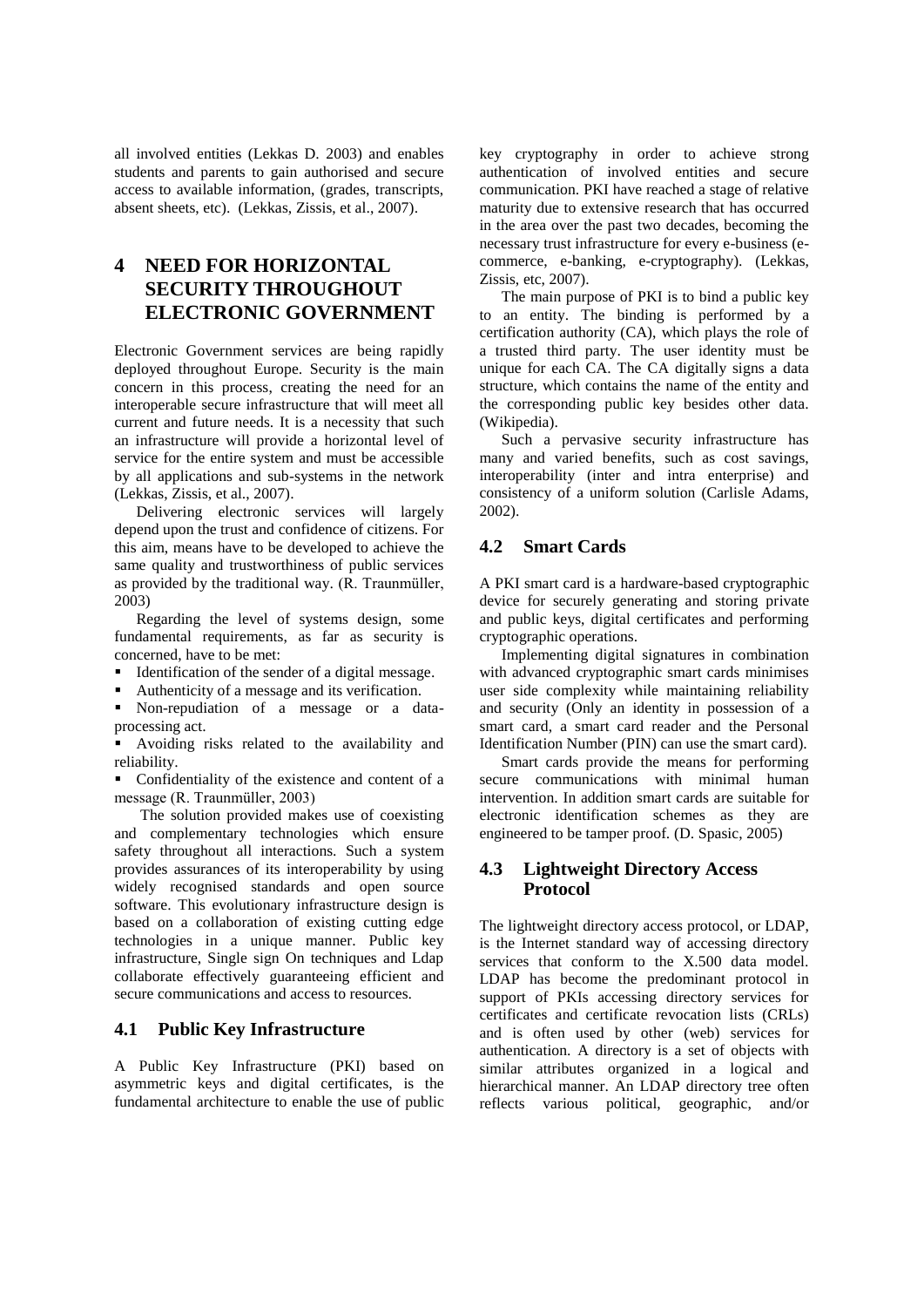organizational boundaries, depending on the model chosen. LDAP deployments today tends to use Domain name system (DNS) names for structuring the topmost levels of the hierarchy. The directory contains entries representing people, organizational units, printers, documents, groups of people or anything else which represents a given tree entry (or multiple entries). (Wikipedia)

### **4.4 Single Sign On**

Single Sign On (SSO) is a method of access control that enables a user to authenticate once and gain access to the resources of multiple independent software systems. Shibboleth is standards-based, open source middleware software which provides Web Single Sign On (SSO) across or within organizational boundaries. It allows sites to make informed authorization decisions for individual access of protected online resources in a privacypreserving manner. (Internet2). Shibboleth is a Security Assertion Mark Up Language with a focus on federating research and educational communities.

Key concepts within Shibboleth include:

**Federated Administration: The origin campus** (home to the browser user) provides attribute assertions about that user to the target site. A trust fabric exists between campuses, allowing each site to identify the other speaker, and assign a trust level. Origin sites are responsible for authenticating their users, but can use any reliable means to do this. (Intenet2)

 Access Control Based On Attributes: Access control decisions are made using those assertions. The collection of assertions might include identity, but many situations will not require this (e.g. accessing a resource licensed for use by all active members of the campus community or accessing a resource available to students in a particular course). (Internet2)

 Active Management of Privacy: The origin site (and the browser user) controls what information is released to the target. A typical default is merely "member of community". Individuals can manage attribute release via a web-based user interface. Users are no longer at the mercy of the target's privacy policy. (Internet2)

### **5 DESIGN AND DEVELOPMENT**

The e-School approach can effectively and proficiently escalate into a national Electronic Identification Management Infrastructure covering

all needs of security for e-Government in Greece. A collaboration of independent technologies presented previously leads to an evolutionary horizontal infrastructure.

Introducing federations in e-government, in association with PKI and Ldap technology, will lead to efficient trust relationships between involved entities. A federation is a group of legal entities that share a set of agreed policies and rules for access to online resources (Uk Federation Information Centre, 2007). These policies enable the members to establish trust and shared understanding of language or terminology. A federation provides a structure and a legal framework that enables authentication and authorization across different organizations. In the e-School the underlying trust relationships' networks of the federation are based on Public Key Infrastructure (PKI) and certificates enable mutual authentication between involved entities. This is performed using SSL/TLS protocol and XML digital signatures using keys contained in X.509 certificates (Young, 2007) obtained from e-school Certification Authorities. An opaque client certificate can contain information about the user's home institution and, optionally, the user's pseudonymous identity.

Shibboleth technology relies on a third party to provide the information about a user, named attributes. Attributes are used to refer to the characteristics of a user and not the user straightforward: a set of attributes about a user is what actually needed rather than a name with respect to giving the user access to a resource (Internet 2). In the e-School system architecture, this is performed by the ldap repository which is also responsible for the association of user attributes. Additionally Ldap contains a list of all valid certificates and certificates that have been revoked. Digital signatures are used to secure all information in transit between the various sub-systems.

This infrastructure leverages a system of certificate distribution and a mechanism for associating these certificates with known origin and target sites at each participating server. User side complexity is guaranteed to be minimum without any cutbacks on the overall security and reliability.

The model presented in this paper offers the advantages of each single technology used and deals with their deficiencies through their combined implementation:

 Hybrid PKI hierarchical infrastructure delegates the trust to subordinate CAs permitting the creation of trust meshes, under a central CA, between independent organizations. Interoperability is easily addressed.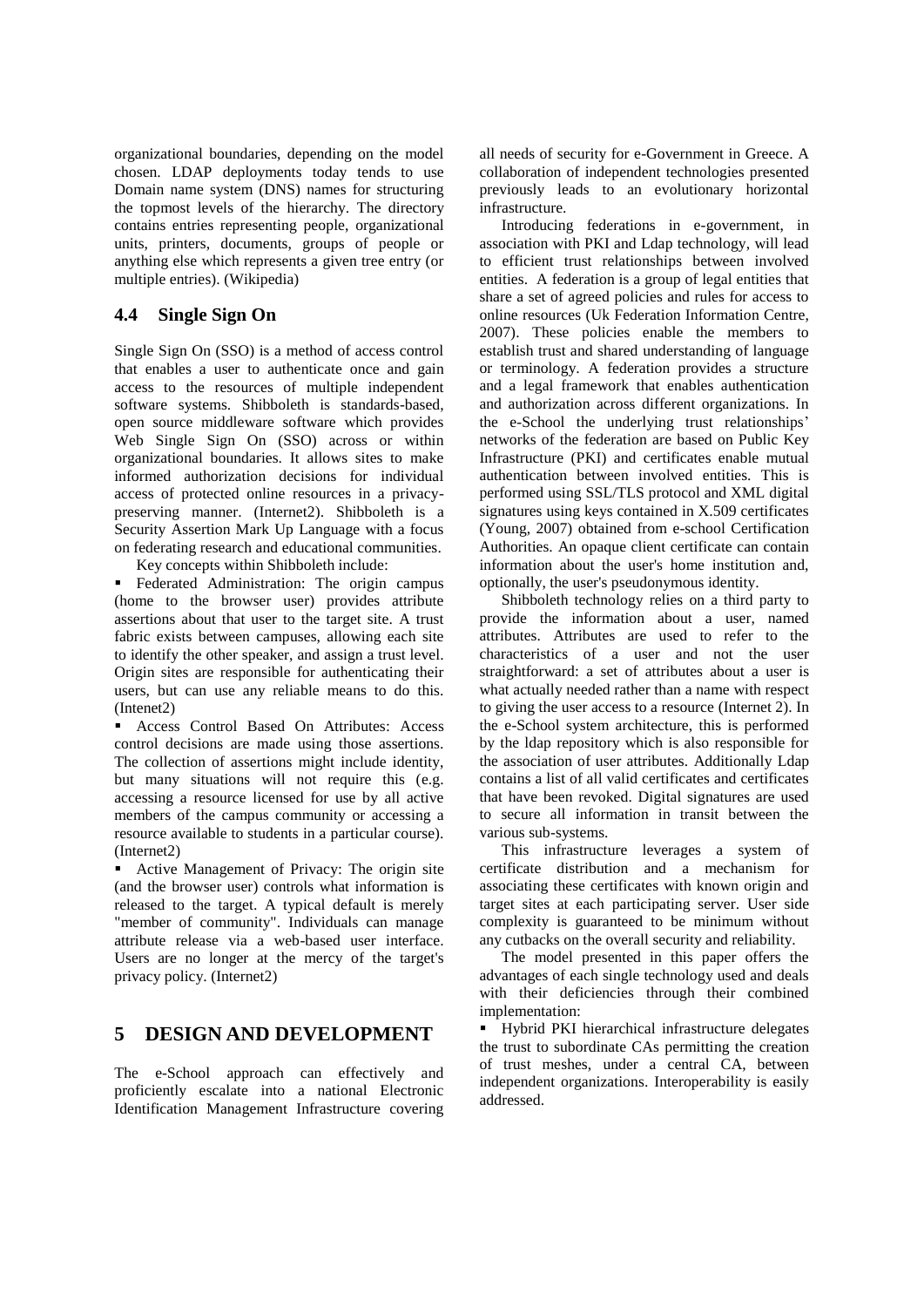PKI supports single sign on with the use of Shibboleth. Shibboleth coordinates with PKI to develop enhanced, complex free, authorization and authentication processes.

• The user becomes part of the designed system with the use of the Single Sign On (SSO) that simplifies the access to multiple resources with only one "gain access procedure". In practice this results in enhancing the security of the whole infrastructure, among other evident technical issues, because a sufficient level of usability is assured. Providing a security infrastructure is not enough, the user must also be able to make use of the security features. Otherwise, the designed service will fail due to the fact that users" behaviour is often the biggest risk in a security chain.

 The combination of the above mentioned techniques creates strong trust relationships between users and e-Government services, by implementing a "zero-knowledge" procedure of a very strong authorization. Zero-Knowledge is an interactive method for one entity to prove the possession of a secret without actually revealing it, resulting eventually in not revealing anything about the entity"s personal information. The combined techniques mitigate the problem of remembering many passwords and reduce the vulnerability of using the same password to access many web services.

#### **5.1 Authentication Process**

It is essential to distinguish the authentication process from the authorization process. During the authentication process a user is required to navigate to his home site and authenticate himself. During this phase information is exchanged between the user and his home site only, with all information on the wire being encrypted. After the successful authentication of a user, according to the user attributes/credentials, permission to access resources is either granted or rejected. The process in which the user exchanges his attributes with the resource server is the authorization process during which no personal information is leaked and can only be performed after successful authentication.

The PKI-Shibboleth-Ldap collaboration process is explained in detail below:

Note that messages in RED are communicated using Digital Signatures:

**Message1:** User browser attempts to enter resources on the service provider.

**Message2:** Services Provider contacts WAYF if user authenticated.

**Message3:** WAYF messages Idp for user authentication.

**Message4:** (INTERNAL) Internal message sent to authentication Service which requires user to authenticate.

**Message5:** Ldp requires user to authenticate

**Message6:** User submits authentication data to Idp which are internally passed to the authentication service.

**Message7:** The authentication Service messages Ldap with authentication data.

**Message8 & Message 9:** Ldap communicates with PKI.

**Message10:** Ldap approves or disapproves authentication data.

**Message11:** Idp authenticates user.

**Message12:** User attempts to enter resources on Service Provider.

**Message13:** SP requests attributes from Idp. **Message14:** Attributes sent from Idp to SP.



Figure 1: PKI - LDAP - Shibboleth Collaboration

### **5.2 User Authorization**

User Authorization is performed only once when the user identifies himself inside the trust mesh: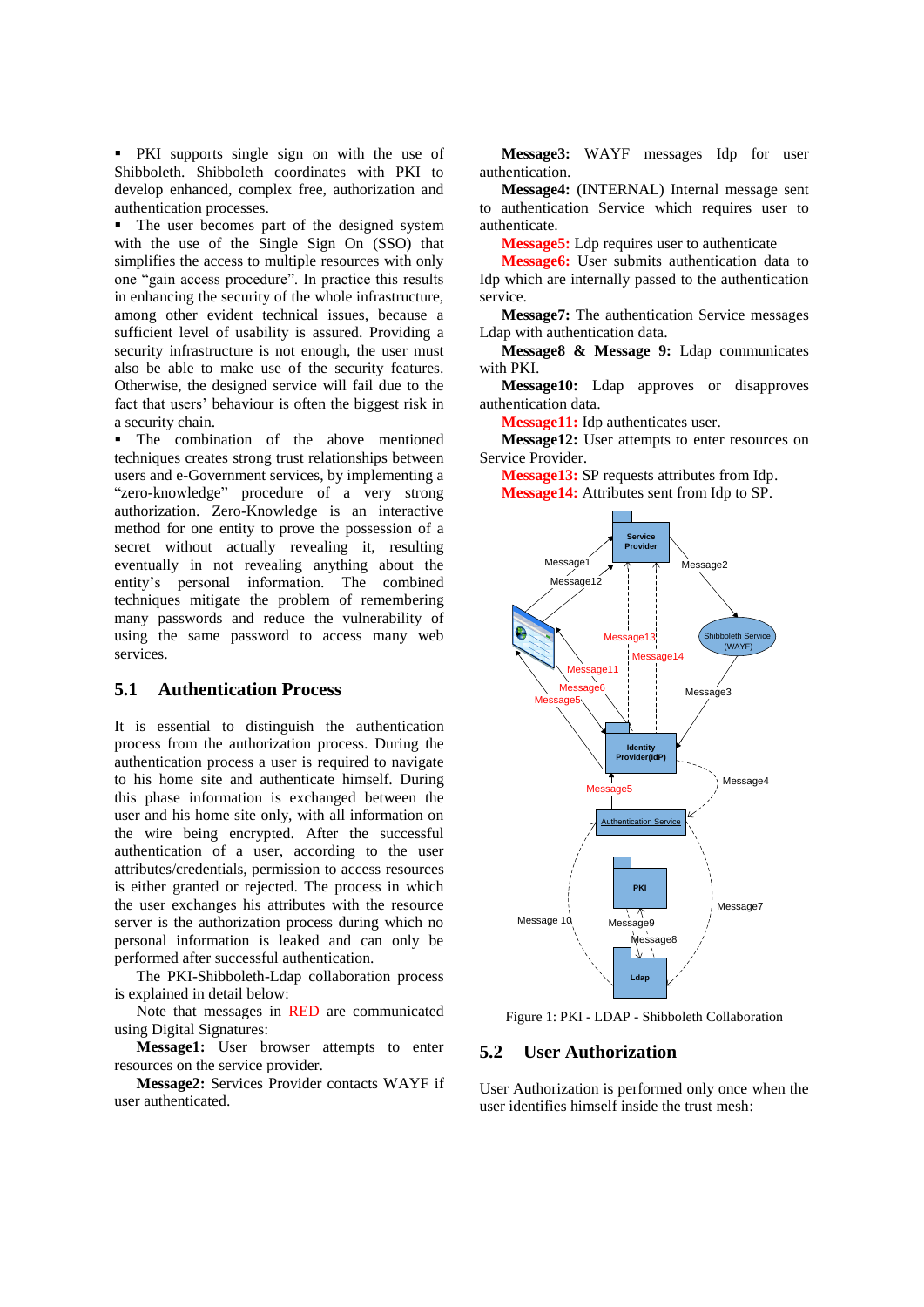During this process a user attempting to navigate to a resource store is redirected to the service provided and required to authenticate with the Authentication Service.

It is pointed out that the user authenticates with the authentication service and not with the service provider, which does not receive any user information only an authentication ticket.

The user supplies authentication credentials (password and certificate, stored in a smartcard) which are validated by the authentication service through Ldap. Ldap checks certificate revocation list (CRL) in case that the certificate has been revoked. If successfully completed an authentication ticket is sent to the SP. Eventually the Service Provider can give access to the user to navigate to the source.

This process is represented, below, in Figure 2:



Figure 2: User Authorization

### **5.3 Considerations about establishing and achieving goals**

The evaluation of the project was based on a wide range of goals regarding different aspects: technological/technical, security, usability, scalability and interoperability were some of the issues taken into consideration.

From the technical point of view the goal established was to create a Hybrid PKI infrastructure, combining PKI with SSO

(Shibboleth), Ldap and smart cards, keeping the advantages of each technology and eliminating their weak points.

The main goal established in the security field was the protection of personal information and privacy, while achieving strong authentication and authorization of users.

Usability was an issue addressing both sides: users and organizations. Users should be able to access the needed information and services without considering how to achieve this or wasting time in complicated authorization/authentication processes. On the other side, organizations should be able to manage their member-user lists and information easily.

Scalability was essential for future implementation of wanted features in the infrastructure when new parameters and requirements arise.

Eventually, setting an interoperability goal for the e-School initiative with other infrastructures was a major concern in order to contribute effectively in the integration of e-Government in Greece.

The above discussed prerequisites were confronted in the way analyzed below:

 No need to leak personal information over the wire. No need to transmit personal information about users, only user attributes in transit inside the trust mesh. This is achieved by authenticating the user using a third party service (zero-knowledge) and not by the Service that gives access to the user in order to navigate to a resource. The Service receives information only about the users' credentials so they can get access to resources.

**Strong authentication process: Digital signatures** in combination with shibboleth and Ldap, implement the strongest available authentication process.

**Strong authorization process: Digital signatures** in combination with shibboleth and Ldap, implement the strongest available authorization process.

 Minimized end user complexity: Smart cards and SSO technology implement security in a user friendly way.

 Central user database: No need for each organization to create a user database, only one main database necessary with user information and attributes.

**Implementing hybrid-hierarchical architecture** assures the ability to expand and scale to meet wider needs.<br>The

use of several widely-implemented standards, Secure Sockets Layer (SSL), and Lightweight Directory Access Protocol (LDAP) assure interoperability. Implementations of other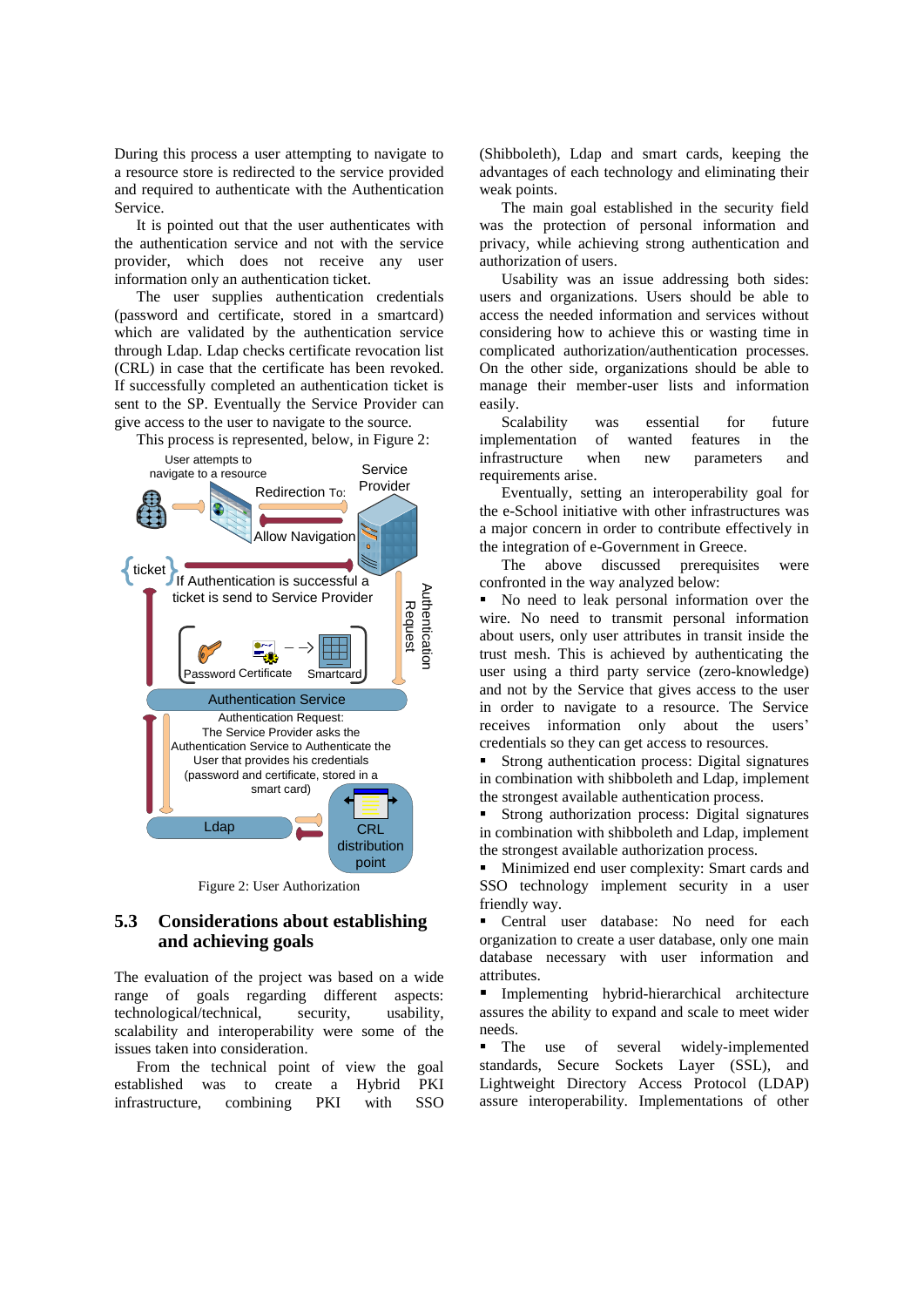solutions using such standards will be able to communicate with the proposed infrastructure readily, fostering the ability to interoperate (Internet2).

## **6 E-SCHOOL INTEROPERABILITY WITH ELECTRONIC GOVERNMENT AND CONSIDERATIONS**

Current e-government attempts internationally are evolving and learning from mistakes of the past. Until recently attempts to implement electronic government procedures were viewed purely as technological attempts, setting aside operational and social aspects. A systemic approach strategy is necessary for electronic government to meet its set future goals (P.Georgiadis, 2007).

A systemic approach is nowadays considered to be a given researching procedure in confronting the reality. The characteristic element of this approach is its inter-scientific merge of different fields of studies that facilitate the selection and organization of accumulated knowledge in finding acceptable solutions (especially in complicated systems and problems).

This approach, in contrary to the analytical approach does not consider the individual elements of a system to be independent. It focuses on the relations and the interdependencies between those elements, in order to study a system as whole, as an entity. (Joël de Rosnay, 1979)

It is an extremely complex procedure to define the boundaries of a system and what is considered to be included in this system. Creating a system of "suitable" elements will result in an effective field of study, building relations and interdependencies that lead more closely to an acceptable solution.

A system is possible to have relations to other systems. We can also consider and study these systems as whole in order to control the output (result), given the requirements. Due to the nature of the systemic approach, the interoperability of the sub-systems is easier to define. (Goguen,Varela, 1979)

According to recent studies (RONAGHAN, S. A., 2002) (WAUTERS, 2002) (R. Traunmüller, 2003), up to now, online access to public services is not used by citizens and business partners as expected. Experiences show that this is due to a number of factors among which the following loom particularly large:

 Neglect of stakeholder expectations and focus, so resulting in limited take-up of e-Services.

Neglect of the specifics of the Governmental realm and the business processes at Stake.

 Neglect of interoperability and integration on various levels.

Inter-organisational workflows, cross-border process standardisation of public services and process models integrating the external (service oriented) view of customers with the internal<br>(competence oriented) view of public (competence administrations are among the requirements to implement integration on the process level. (R. Traunmüller, 2003)

Evidently all attempts must stress on interoperability and the added value that such a system will bring to the organization implementing it. Consequently all information systems of electronic government should be considered from start as critical operational infrastructures which are effectively designed and productively managed under the terms of adding operational value. (P.Georgiadis, 2007).

Being one of the pioneer security infrastructures in Greece concerning eGovernment, e-School design was approached making use of a systemic point of view. As pointed out systemic approach is a guarantee that current and future eGovernment projects' interoperability is achieved.

### **7 CONCLUSIONS**

Internationally numerous governments are becoming available online daily. As unattached efforts of addressing electronic government are implemented globally, the need for an interoperable horizontal security infrastructure is stressed.

The effective security infrastructure design presented in this paper is a solution which makes use of coexisting and complementary open source technologies and standards. Provides secure and effective communication supported by ease of use for the end user. Scalability and interoperability is an advantage of this design suitable to meet the needs of electronic government.

### **ACKNOWLEDGEMENTS**

The e-School project was funded by grants of the 'Information Society SA' and the 'Ministry of National Education and Religious Affairs".